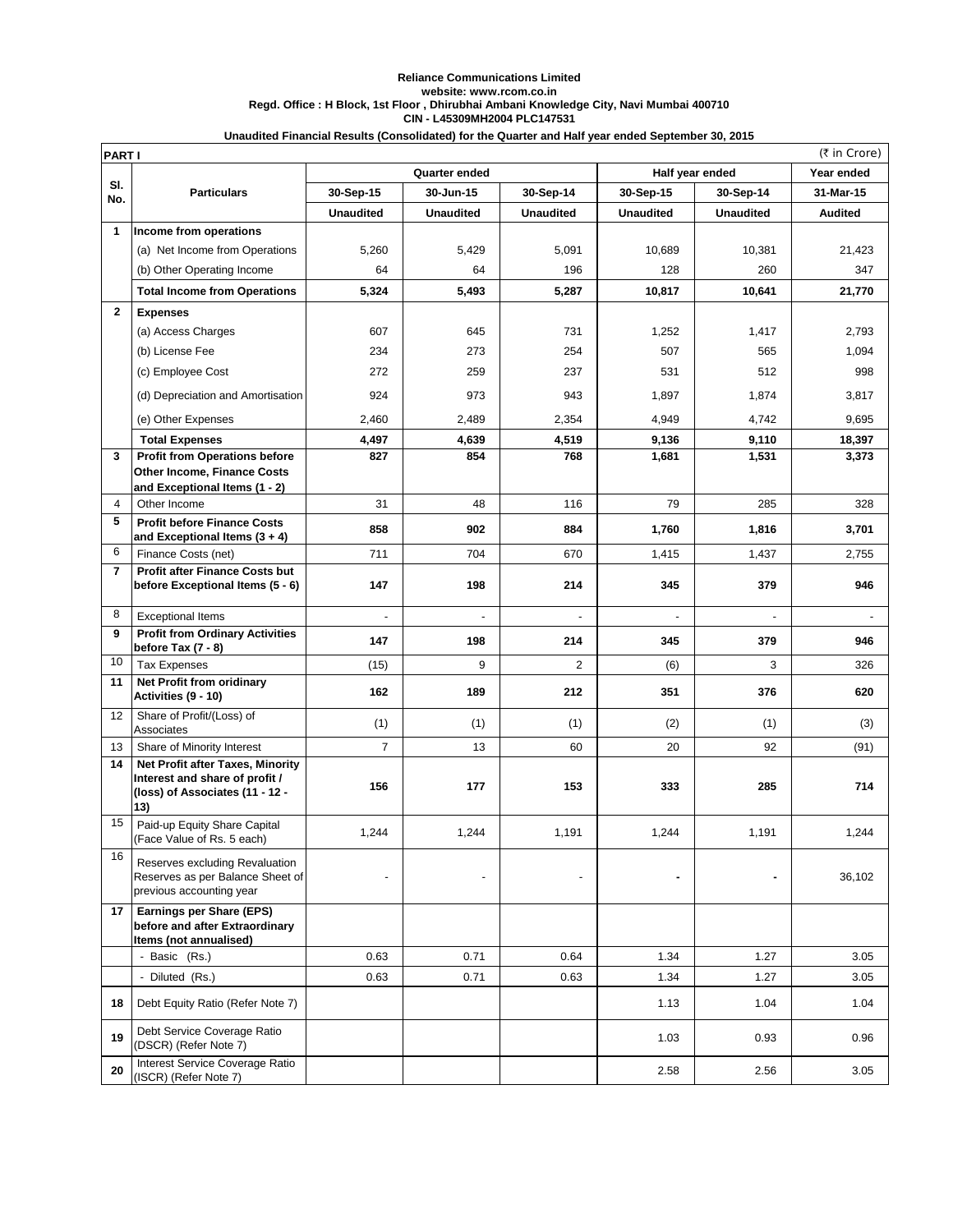| <b>PART II</b> |                                                                                                 |                  |                            |                  |                                               |                            |                |  |
|----------------|-------------------------------------------------------------------------------------------------|------------------|----------------------------|------------------|-----------------------------------------------|----------------------------|----------------|--|
|                | <b>Select Information</b>                                                                       |                  |                            |                  |                                               |                            |                |  |
|                |                                                                                                 | Quarter ended    |                            |                  | Half year ended                               |                            | Year ended     |  |
| SI.            | <b>Particulars</b>                                                                              | 30-Sep-15        | 30-Jun-15                  | 30-Sep-14        | 30-Sep-15                                     | 30-Sep-14                  | 31-Mar-15      |  |
| No.            |                                                                                                 | <b>Unaudited</b> | <b>Unaudited</b>           | <b>Unaudited</b> | <b>Unaudited</b>                              | <b>Unaudited</b>           | <b>Audited</b> |  |
| A              | <b>Particulars of Shareholding</b>                                                              |                  |                            |                  |                                               |                            |                |  |
| 1              | <b>Public Shareholding</b>                                                                      |                  |                            |                  |                                               |                            |                |  |
|                | Number of Shares                                                                                | 1,003,003,901    | 1,003,003,901              | 1,003,003,901    | 1,003,003,901                                 | 1,003,003,901              | 1,003,003,901  |  |
|                | Percentage of Shareholding                                                                      | 40.30%           | 40.30%                     | 41.75%           | 40.30%                                        | 41.75%                     | 40.30%         |  |
|                | <b>Promoters and Promoter Group</b>                                                             |                  |                            |                  |                                               |                            |                |  |
| 2              | Shareholding                                                                                    |                  |                            |                  |                                               |                            |                |  |
|                | (a) Pledged / Encumbered                                                                        |                  |                            |                  |                                               |                            |                |  |
|                | - Number of Shares                                                                              | 389,879,001      | 294.879.001                | Nil              | 389,879,001                                   | Nil                        | 250,000,000    |  |
|                | - Percentage of Shares (as a %<br>of the total shareholding of<br>promoters and Promoter Group) | 26.24%           | 19.84%                     | N.A.             | 26.24%                                        | N.A.                       | 16.82%         |  |
|                | - Percentage of Shares (as a %<br>of the total share capital of the<br>company)                 | 15.66%           | 11.85%                     | N.A.             | 15.66%                                        | N.A.                       | 10.04%         |  |
|                | (b) Non-encumbered<br>- Number of Shares                                                        |                  |                            |                  |                                               |                            |                |  |
|                |                                                                                                 | 1,096,096,843    | 1,191,096,843              | 1,399,309,177    | 1,096,096,843                                 | 1,399,309,177              | 1,235,975,844  |  |
|                | - Percentage of Shares (as a %<br>of the total shareholding of<br>promoters and Promoter Group) | 73.76%           | 80.16%                     | 100.00%          | 73.76%                                        | 100.00%                    | 83.18%         |  |
|                | - Percentage of Shares (as a %<br>of the total share capital of the<br>company)                 | 44.04%           | 47.85%                     | 58.25%           | 44.04%                                        | 58.25%                     | 49.66%         |  |
| B              | <b>Investor Complaints</b>                                                                      |                  |                            |                  |                                               |                            |                |  |
|                | <b>Particulars</b>                                                                              |                  |                            |                  |                                               | Quarter ended 30-Sept-2015 |                |  |
|                | Pending at the beginning of the quarter                                                         |                  |                            |                  | Nil                                           |                            |                |  |
|                | Received during the quarter                                                                     |                  |                            |                  | $\mathsf 3$                                   |                            |                |  |
|                | Disposed off during the quarter                                                                 |                  |                            |                  | 3                                             |                            |                |  |
|                | Remaining unresolved at the end of the quarter                                                  |                  |                            |                  |                                               | Nil                        |                |  |
|                |                                                                                                 |                  |                            |                  |                                               |                            |                |  |
|                | Segment wise Revenue, Results and Capital Employed                                              |                  |                            |                  | (₹ in Crore)<br>Half year ended<br>Year ended |                            |                |  |
| SI.<br>No.     | <b>Particulars</b>                                                                              | 30-Sep-15        | Quarter ended<br>30-Jun-15 | 30-Sep-14        | 30-Sep-15                                     | 30-Sep-14                  | 31-Mar-15      |  |
|                |                                                                                                 | <b>Unaudited</b> | <b>Unaudited</b>           | <b>Unaudited</b> | <b>Unaudited</b>                              | <b>Unaudited</b>           | <b>Audited</b> |  |
| 1              | <b>Segment Revenue</b>                                                                          |                  |                            |                  |                                               |                            |                |  |
|                | (a) India Operation                                                                             | 4,701            | 4,791                      | 4,680            | 9,492                                         | 9,398                      | 19,103         |  |
|                | (b) Global Operation                                                                            | 1,062            | 1,117                      | 1,007            | 2,179                                         | 2,080                      | 4,610          |  |
|                | Total                                                                                           | 5,763            | 5,908                      | 5,687            | 11,671                                        | 11,478                     | 23,713         |  |
|                | Less: Inter segment revenue                                                                     | (408)            | (367)                      | (284)            | (775)                                         | (552)                      | (1,615)        |  |
|                | <b>Income from Operations</b>                                                                   | 5,355            | 5,541                      | 5,403            | 10,896                                        | 10,926                     | 22,098         |  |
| $\overline{c}$ | <b>Segment Results</b>                                                                          |                  |                            |                  |                                               |                            |                |  |
|                | Profit / (Loss) before Tax and                                                                  |                  |                            |                  |                                               |                            |                |  |

|   | Profit / (Loss) before Tax and            |                          |                          |                          |                          |                          |        |
|---|-------------------------------------------|--------------------------|--------------------------|--------------------------|--------------------------|--------------------------|--------|
|   | Finance Cost from each segment            |                          |                          |                          |                          |                          |        |
|   | (a) India Operation                       | 784                      | 833                      | 854                      | 1.617                    | 1,737                    | 3,325  |
|   | (b) Global Operation                      | 74                       | 69                       | 30                       | 143                      | 79                       | 376    |
|   | <b>Total</b>                              | 858                      | 902                      | 884                      | 1,760                    | 1,816                    | 3,701  |
|   | Add: Unallocable Revenue                  | ۰                        | $\blacksquare$           | $\blacksquare$           | $\overline{\phantom{a}}$ | $\overline{\phantom{a}}$ |        |
|   | Less: Finance Costs (net)                 | 711                      | 704                      | 670                      | 1,415                    | 1,437                    | 2,755  |
|   | Less: Exceptional Items                   | $\overline{\phantom{a}}$ | $\overline{\phantom{a}}$ | $\overline{\phantom{a}}$ | $\overline{\phantom{a}}$ | $\overline{\phantom{a}}$ |        |
|   |                                           |                          |                          |                          |                          |                          |        |
|   | <b>Total Profit before Tax</b>            | 147                      | 198                      | 214                      | 345                      | 379                      | 946    |
| 3 | <b>Capital Employed</b>                   |                          |                          |                          |                          |                          |        |
|   | (Segment assets - Segment<br>liabilities) |                          |                          |                          |                          |                          |        |
|   | (a) India Operation                       | 69,423                   | 68,833                   | 66,819                   | 69,423                   | 66,819                   | 67,276 |
|   | (b) Global Operation                      | 8,366                    | 8,043                    | 7,565                    | 8,366                    | 7,565                    | 7,871  |
|   | (c) Others/ Unallocable                   | 3,030                    | 3,041                    | 2,978                    | 3,030                    | 2,978                    | 3,129  |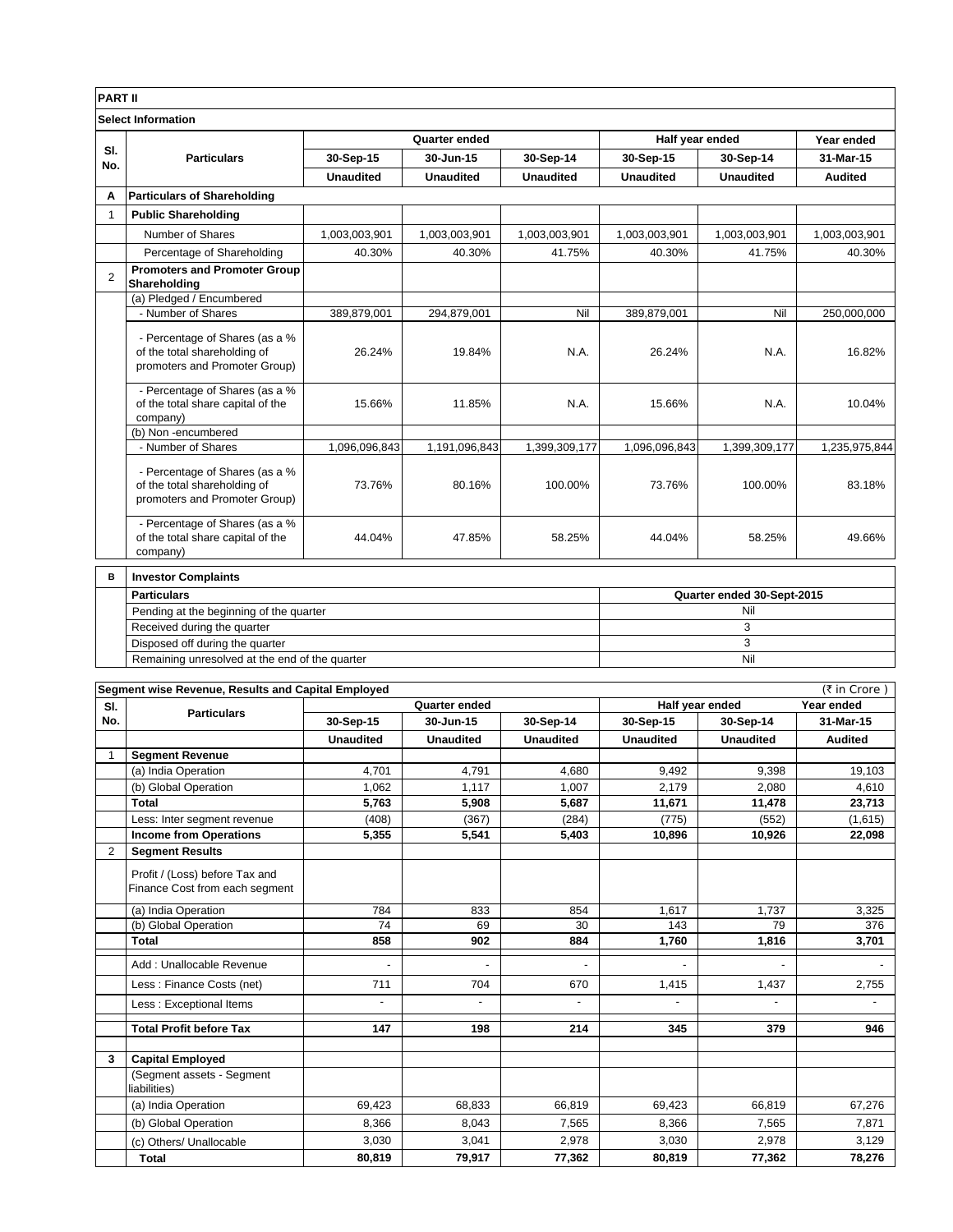|              | <b>Consolidated Statement of Assets and Liabilities</b> |                  | (₹ in Crore)   |
|--------------|---------------------------------------------------------|------------------|----------------|
|              |                                                         | As at            | As at          |
|              | <b>Particulars</b>                                      | 30-Sep-15        | 31-Mar-15      |
|              |                                                         | <b>Unaudited</b> | <b>Audited</b> |
| A            | <b>Equity and Liabilities</b>                           |                  |                |
| 1            | <b>Shareholders' Funds</b>                              |                  |                |
|              | (a) Share Capital                                       | 1,244            | 1,244          |
|              | (b) Reserves and Surplus                                | 36,415           | 36,692         |
|              | Sub-total - Shareholders' Funds                         | 37,659           | 37,936         |
| 2            | <b>Minority Interest</b>                                | 534              | 512            |
| 3            | <b>Non Current Liabilities</b>                          |                  |                |
|              | (a) Long Term Borrowings                                | 33,180           | 30,356         |
|              | (b) Deferred Tax Liabilities (Net)                      | 527              | 529            |
|              | (c) Deferred Payment Liabilities                        | 3,167            | $\blacksquare$ |
|              | (d) Other Long Term Liabilities                         | 741              | 736            |
|              | (e) Long Term Provisions                                | 280              | 292            |
|              | Sub-total - Non Current Liabilities                     | 37,895           | 31,913         |
| 4            | <b>Current Liabilities</b>                              |                  |                |
|              | (a) Short Term Borrowings                               | 2,074            | 1,587          |
|              | (b) Trade Payables                                      | 5.653            | 6.206          |
|              | (c) Other Current Liabilities                           | 12,177           | 11,860         |
|              | (d) Short Term Provisions                               | 1,292            | 1,270          |
|              | Sub-total - Current Liabilities                         | 21,196           | 20,923         |
|              | <b>Total Equity and Liabilities</b>                     | 97,284           | 91,284         |
| в            | <b>Assets</b>                                           |                  |                |
| 1            | <b>Non Current Assets</b>                               |                  |                |
|              | (a) Fixed Assets                                        | 66,885           | 62,302         |
|              | (b) Goodwill on Consolidation                           | 5,569            | 5,423          |
|              | (c) Non Current Investments                             | 131              | 125            |
|              | (d) Long Term Loans and Advances                        | 5,593            | 4,369          |
|              | (e) Other Non Current Assets                            | 295              | 275            |
|              | <b>Sub-total - Non Current Assets</b>                   | 78,473           | 72,494         |
| $\mathbf{2}$ | <b>Current Assets</b>                                   |                  |                |
|              | (a) Current Investments                                 | 663              | 1,270          |
|              | (b) Inventories                                         | 334              | 401            |
|              | (c) Trade Receivables                                   | 4,689            | 4,916          |
|              | (d) Cash and Cash Balances                              | 1,786            | 1.408          |
|              | (e) Short Term Loans and Advances                       | 8,950            | 8,544          |
|              | (f) Other Current Assets                                | 2,389            | 2,251          |
|              | <b>Sub-total - Current Assets</b>                       | 18,811           | 18,790         |
|              | <b>Total Assets</b>                                     | 97,284           | 91,284         |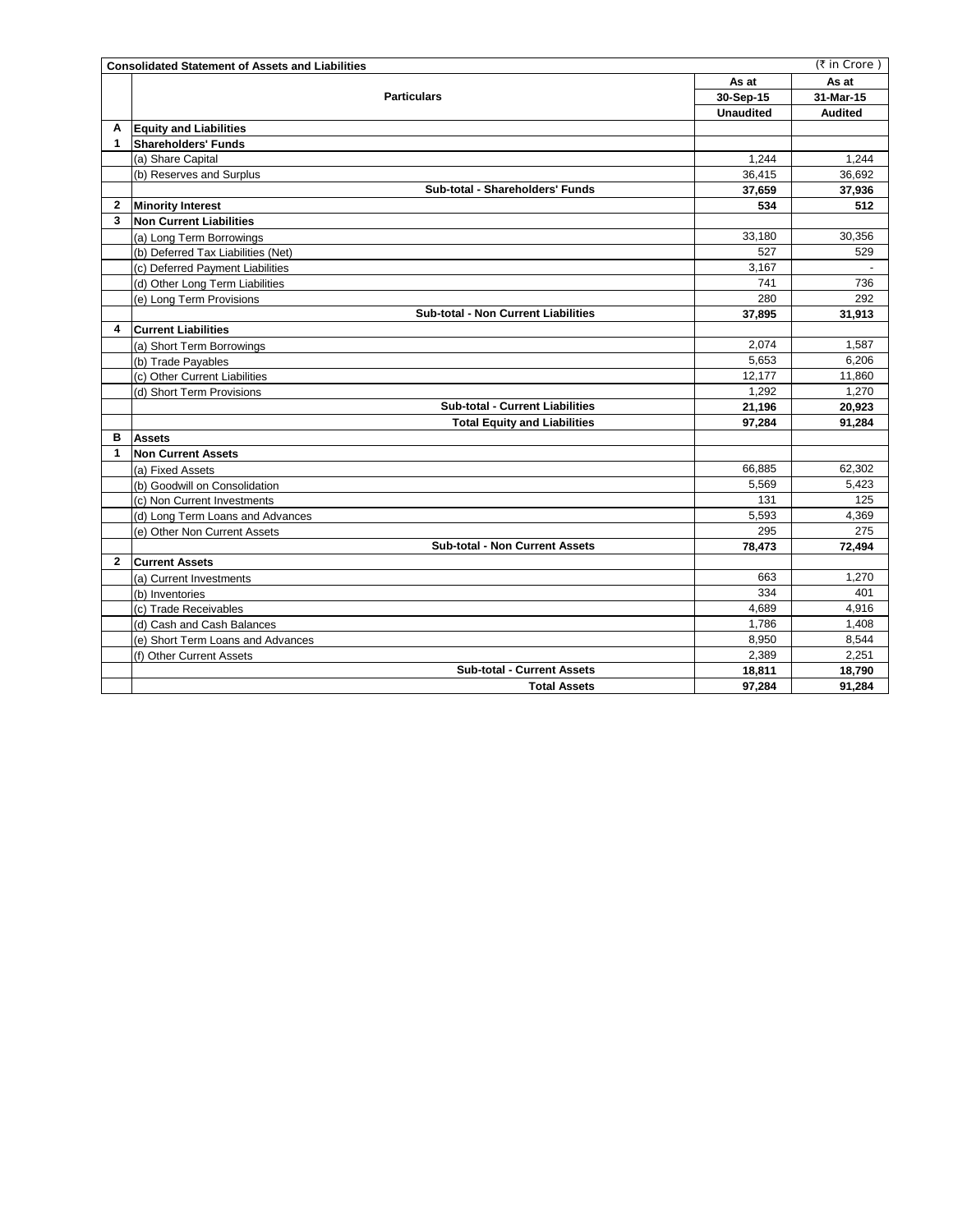## **Notes**

- 1. Figures of the previous period have been regrouped and reclassified, wherever required.
- 2. Pursuant to the Schemes of Arrangement ("the Schemes") sanctioned by the Hon'ble High Court of Judicature at Bombay, exchange variation on account of changes in exchange rates including amortisation of the balance in "Foreign Currency Monetary Item Translation Difference Account (FCMITDA)" and depreciation consequent to addition of exchange differences to the cost of capitalised assets aggregating to  $\bar{\tau}$  262 crore and  $\bar{\tau}$  449 crore during the quarter and half year ended September 30, 2015 respectively, are withdrawable from General Reserve. These withdrawable items are not considered in the accounts for the quarter and half year ended on September 30, 2015 and consequently, no withdrawal has been made. The necessary effects, if any, will be carried out at the year end. Consequently, reported Reserve and surplus, current liabilities, fixed assets and current assets would have been  $\bar{\tau}$ 35,966 crore,  $\bar{\tau}$  21,266 crore,  $\bar{\tau}$  66,659 crore and  $\bar{\tau}$  18,838 crore respectively as at September 30, 2015. The Company has, as permitted under the said Schemes, adjusted additional depreciation and amortisation of  $\bar{\tau}$  307 crore and  $\bar{\tau}$  601 crore, arising on fair value of the assets, for the quarter and half year ended on September 30, 2015 respectively by withdrawing an equivalent amount from General Reserve.
- 3. Pursuant to the Companies Act, 2013 (the Act) becoming effective from April 1, 2014, the Company and a subsidiary company have adopted, based on technical assessment, estimated useful life of fixed assets as stipulated under Schedule II to the Act, except in case of some of its telecommunication equipments, as legally advised and as permitted by the said Schedule, where, based on condition of such telecommunication equipments, regular maintenance schedule, material of construction and past experience.
- 4. The Company has won spectrum in 13 service areas, pursuant to auction conducted by Department of Telecommunications (DoT) during March, 2015. The Company has opted for deferred payment option and accordingly, deferred payment liability for spectrum of  $\bar{\tau}$  3,167 crore has been recognised.
- 5. The Board of Directors of the Company at their meeting held on November 2, 2015, subject to regulatory and other approvals as applicable, approved the scheme of arrangement ("Scheme"), for demerger of wireless telecom business undertaking ("the Undertaking") of Sistema Shyam Teleservices Limited ("SSTL") into the Company. Pursuant to the Scheme, the Company will, towards consideration of the said Undertaking, issue and allot to SSTL, 27,65,53,305 fully paid up equity shares of Rs. 5 each aggregating to 10% of the fully diluted paid up share capital of the Company and perform its obligations under transaction documents.